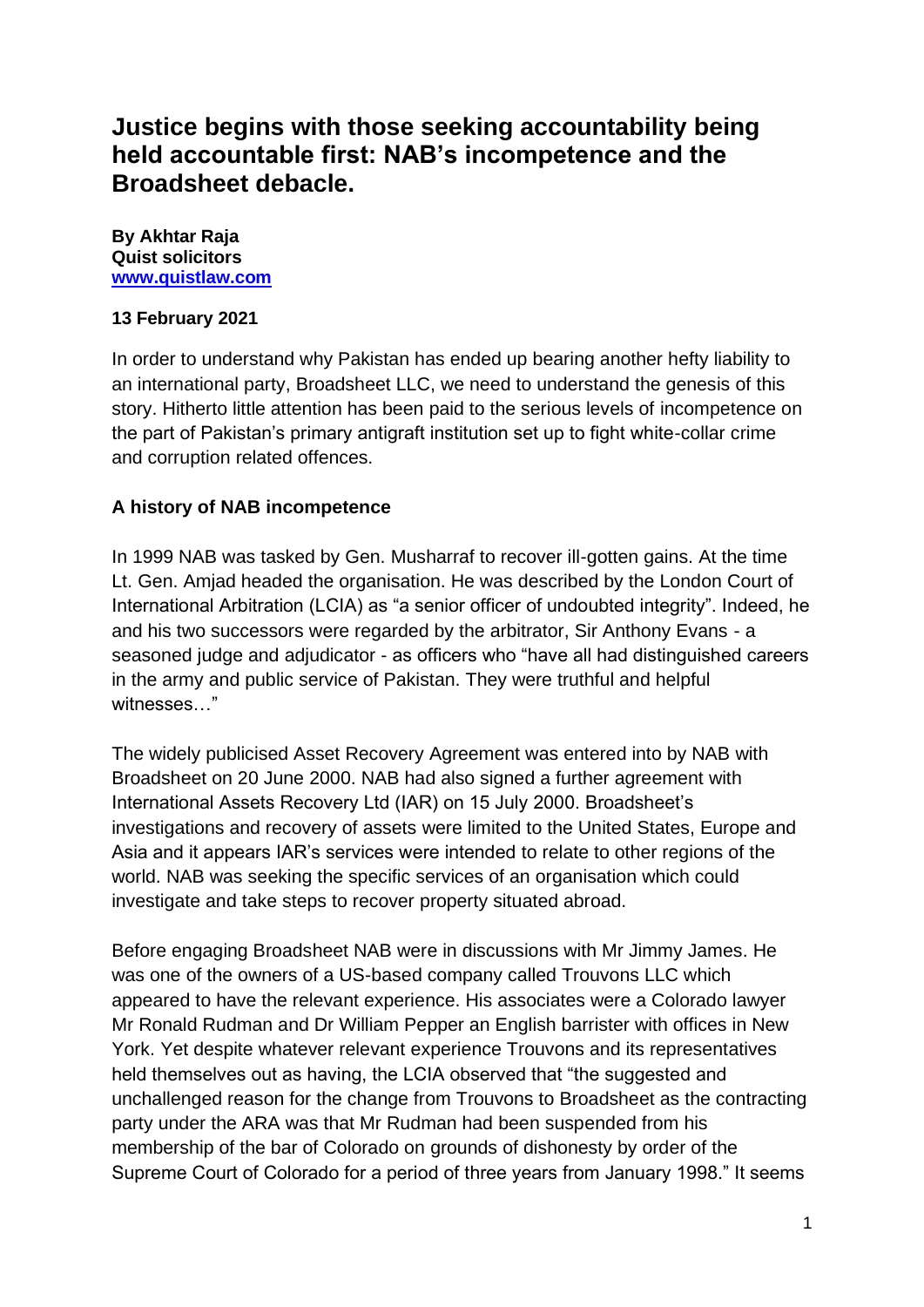that Mr James wanted to conceal this fact from NAB so as not to lose a potentially lucrative contract.

# **A failure of due diligence**

NAB failed to produce to the LCIA any evidence to demonstrate it had been told that Broadsheet would have the benefit of the experience and expertise that was available to Trouvons. Despite being an investigatory outfit NAB closed its eyes to what were clearly circumstances that demanded further enquiry and answers before engaging the services of a foreign organisation. Such services related to the recovery of potentially billions of dollars, the sharing of sensitive information and high-profile figures at the heart of Pakistan's political, business and military circles.

Moreover, the intended services were a matter of national security and public interest. All such considerations should have been second nature to NAB. However, despite this, no competent level of due diligence was undertaken as a risk management exercise to determine whether services were being procured from a suitable organisation run by credible individuals.

The LCIA found that "…the ARA contains an express representation that Broadsheet was "a company specialising in the recovery of such assets/missing funds"... But that was blatantly incorrect, and known to NAB to be incorrect. NAB agreed to the substitution of Broadsheet as the contracting party knowing that it was newly incorporated in the Isle of Man and with no substantial assets… NAB therefore agreed the ARA on that basis." NAB's prosecutor-general, Mr Farouk Khan, discussed, negotiated and finalised terms with Dr Pepper and his associate. In his evidence, he stated that he did not remember why the corporate entities were changed - from Trouvons to Broadsheet. Perhaps the better explanation was: little was asked about or done in this regard.

Due diligence was imperative to make an informed decision as to whether or not to engage a shell company incorporated in the Isle of Man in May 2000 in place of Trouvons. NAB failed to properly assess the risks that arose. Any semblance of effective legal, commercial and financial due diligence was absent.

The result of such enquiries would almost certainly have given rise to serious concerns as to whether or not NAB should proceed with Broadsheet. At the very least, the outcome of such enquiries would have prompted a renegotiation of the terms of engagement. The latter was a necessity and became manifestly apparent as the story continued to unfold.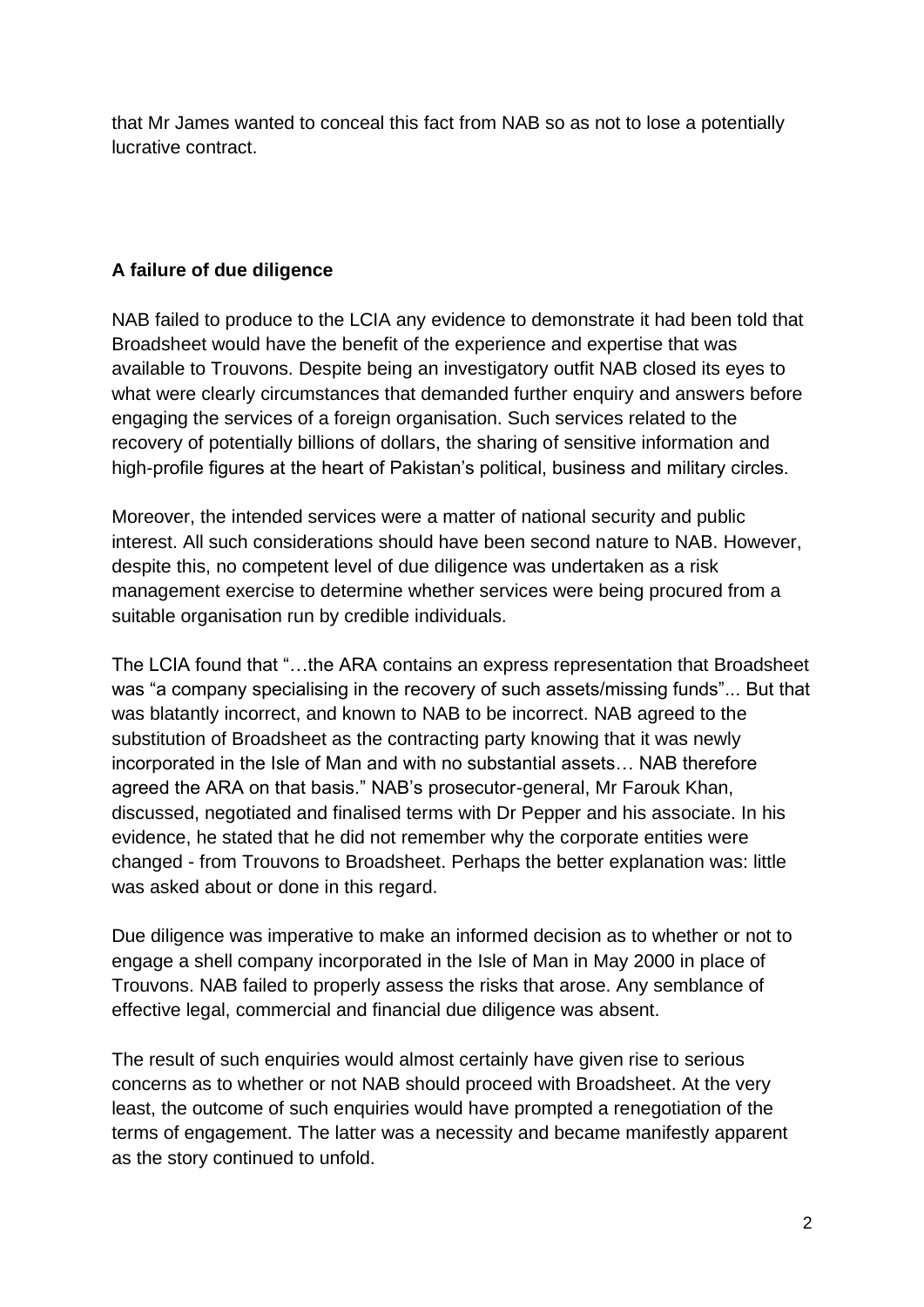## **Wrongful termination**

On 28 October 2003 NAB (through their British lawyers, Kendall Freeman) wrongly terminated the agreement with Broadsheet claiming that it had been guilty of fundamental breaches. Surprisingly, NAB did not claim damages. Broadsheet however maintained that any shortcomings in its own performance was down to NAB's breaches of its own obligations and as a result it claimed damages. As we know, it ultimately won its substantial claim of around \$30 million.

There followed (after October 2003) negotiations with both Broadsheet and IAR. IAR's representatives were Dr Pepper and Kaveh Moussavi. Mr Moussavi had funded IAR and the LCIA found he was also "willing to fund its claims against NAB". LCIA described Mr Moussavi as "Iranian by birth [and having] qualified as a barrister in Iran… His credibility as a witness was severely attacked and effectively, barring corroborative evidence, destroyed by the findings of two High Court Judges in previous (unrelated) proceedings which resulted in him serving a sentence of imprisonment for contempt of court". Admittedly his evidence was largely uncontroversial in the NAB arbitration case but that is not the point.

Mr Moussavi was yet a further character whose emergence should have sounded alarm bells. NAB remained asleep at the wheel. They failed to properly assess his credibility.

## **The Vitol connection and Moussavi's previous dealings**

On 22 July 2001 the Guardian, a British newspaper, reported the purchase of oil from a British firm, Vitol, which apparently caused £100 million pounds worth of damage to Pakistan's main power stations in January 1994. A British politician, Alan Duncan MP, was also implicated in a criminal investigation over the allegedly illegal multi-million-pound oil deal. Dr Pepper and Mr Moussavi featured in the article.

Pakistan's former prosecutor Gen., Raja Bashir, investigated claims that the fuel was contaminated Kuwaiti oil salvaged from the Saudi Arabian desert after the Gulf War. His probe focused on allegations that Vitol had used false documents to conceal the true origin of the oil. The documents described the product as good quality fuel from Iran.

At the time Dr William Pepper provided consultancy services to the Pakistani authorities. He wanted to question Vitol's activities in Pakistan. The Guardian article reported: "Pepper confirmed the Pakistan authorities have taken evidence from Iranian-born British businessman Kaveh Moussavi, who sold the contaminated oil slops from Kuwait to Vitol… Moussavi claims that while working in the Vitol office he was told by a senior company employee that the Pakistan problem was 'sorted out' by Alan Duncan. Duncan denies involvement in settling problems with this shipment.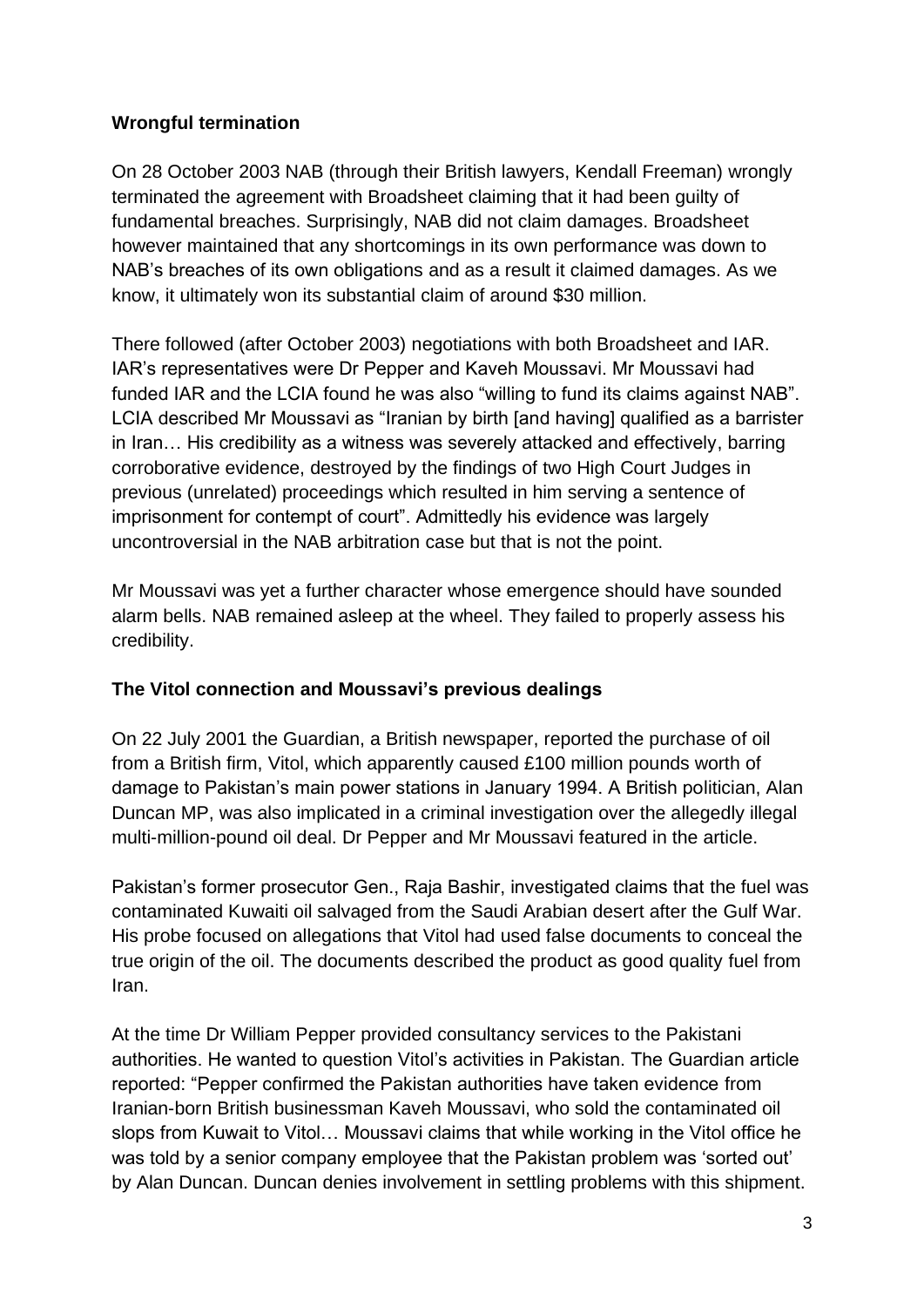He believes Moussavi is using his name to put pressure on Vitol whom he is suing for \$122 million over an oil deal in Iran."

The investigation was "dropped with little explanation" by the Benazir Bhutto government with the prosecutor-general left demanding an explanation for "the illegal suppression" of the investigation.

In another case, on 5 February 2003 the English Court of Appeal gave judgment in an application arising from a case between two claimant companies from the Vitol Group and Mr Moussavi, members of his family and companies controlled by him. Vitol had entered into a joint venture with Mr Moussavi's nominee company.

Vitol alleged that substantial losses were suffered as a result of, "fraudulent representations" made by Mr Moussavi. Other frauds were also alleged with total losses said to exceed \$20 million. Prior to this hearing the High Court had found that "there was strong evidence of dishonesty against [Mr Moussavi], including evidence that he would use "every stratagem to defeat the claim". The claimants say that the first defendant used accounts in the name of his mother, the second defendant, and his wife, the third defendant, for the purpose of concealing assets, especially from the claimants."

On 22 May 2003 the Court of Appeal ruled on a further application. Some of the observations made by the court continued to be highly informative. The court noted that "Mr Moussavi is an Iranian resident in England, who claimed to have powerful contacts in Iran able to facilitate the transit of … oil… In July 2001 proceedings were commenced by the claimants against Mr Moussavi and five other defendants associated with him…

The claimants alleged that from May 1996 onwards several cargoes of oil belonging to BTL were misappropriated and sold by Mr Moussavi…[he]… conspired to injure the claimants by unlawful means…A worldwide freezing order, a search order and various ancillary orders were made against Mr Moussavi when proceedings were brought against him. He failed to comply with several orders and in May 2002 he was committed to prison for 12 months for contempt. He has been declared bankrupt on his own petition…".

NAB and its lawyers nevertheless continued undeterred as the credibility of the main players remained deeply questionable. This was a matter of record.

## **Dispute with Broadsheet and settlement**

After the 28 October 2003 termination letter was served by NAB's British lawyers, Kendall Freeman, it appears that Mr Moussavi had agreed, or was certainly under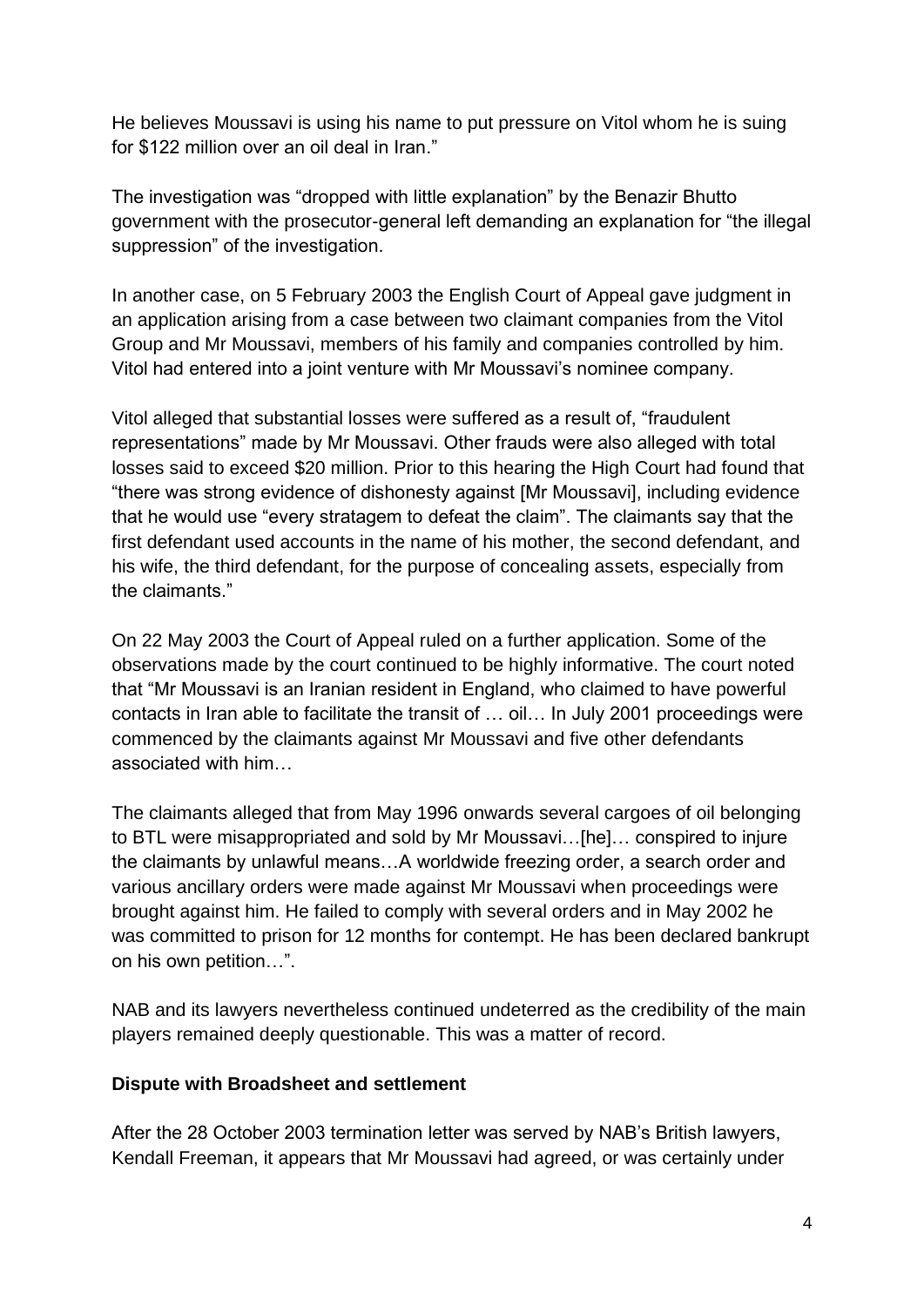the impression, that if he and Dr Pepper funded Broadsheet's claim against NAB they would share proceeds equally with Mr James.

On 2 April 2007 Broadsheet was dissolved. However, the company was subsequently restored on 27 November 2009 through a series of legal manoeuvres made by Mr Moussavi. Also, from November 2009 he controlled the company and Mr Moussavi, Dr Pepper and his son, Liam Pepper ended up jointly owning Broadsheet.

In April 2007 Mr Ahmer Soofi, a well-known Pakistani lawyer, commenced negotiations on behalf of NAB with Mr James. A settlement was reached on 20 May 2008, however, this compromise was entered into with a Colorado company also named Broadsheet LLC. This was a different entity from the original contracting party which was incorporated in the Isle of Man - also the claimant in the subsequent arbitration proceedings.

LCIA made a finding that "NAB and Mr Soofi knew that the company was or had been in liquidation and that no liquidator was involved in the negotiation of the Settlement Agreement; and Mr James did not claim that he had authority to act on a liquidator's behalf."

Mysteriously, however, a high-level executive decision which included the then Pakistani President, authorised this payment. In short therefore the payment of \$1,500,000 was made recklessly NAB having turned a "blind eye" to "the known risk of economic harm" to the true claimant – the Broadsheet company incorporated in the Isle of Man and not Colarado. A simple phone call made to the liquidator would have averted this disaster. NAB failed again.

Following settlement discussions between Mr Moussavi, Dr Pepper, his son Liam Pepper and Ahmer Soofi, on 3 January 2008 the Pakistani government paid IRA US\$2,250,000 by way of a settlement. IRA was also claiming that NAB had wrongly terminated its services in October 2003.

The serious errors created by NAB's omissions in the pre-contractual stages of the relationship with Broadsheet were further aggravated by poor or inadequate negotiations of the terms of the ARA. The LCIA described the position as follows: "It became apparent during the currency of the ARA that its effect was not clear in a number of situations that arose in practice. Increasingly, these became sources of friction and unresolved disagreements between the parties."

Observations were also made about it not being "easy to work with the NAB representatives". There was evidence that "…officials' response[s] [were] muted, even disinterested… questions [were not asked] about either the process or the results of the investigations" conducted on behalf of Broadsheet by London-based asset recovery specialists.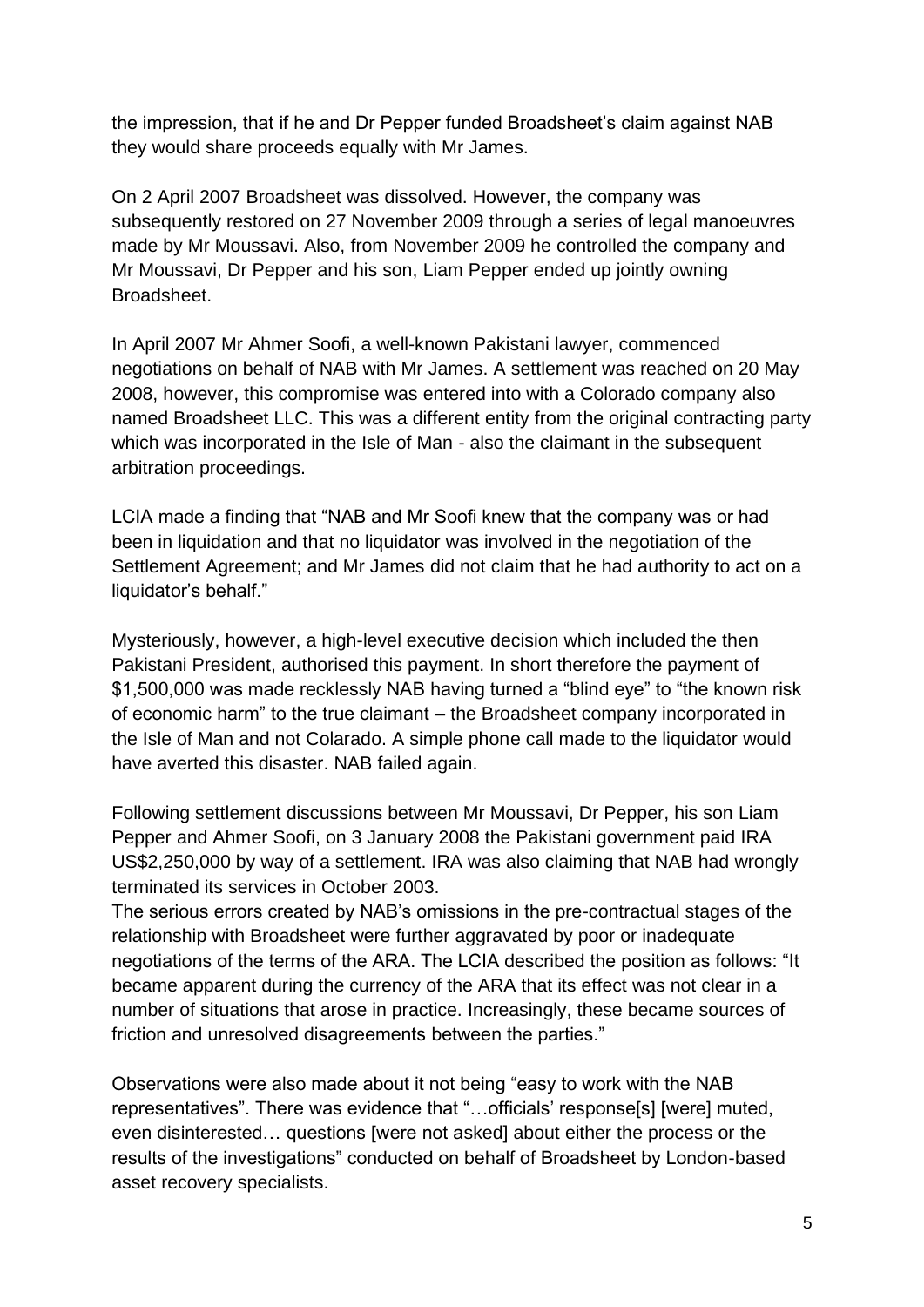Moreover, there were "institutional factors that prevented or restricted the flow of information from… NAB [and Broadsheet and it's agents] also encountered difficulties in relation to certain NAB personnel and despite efforts being made "close working relationships with key personnel within NAB" could not be established.

When LCIA set about determining the size of the award to grant against NAB in December 2018 numerous other inexplicable anomalies arose in the way in which NAB settled claims against substantial targets.

For example, it was revealed that an agreement was entered into on 25 October 2005 with the Schon Group and the Hussein family to repay Rs 1.225 billion. NAB stood to earn 8% commission on the recovery amounting Rs 98 million. Broadsheet claimed a share of that. Ultimately, NAB only received Rs 16,858,860.

Mr Talat Ghumman who was working for NAB at the time of the negotiations switched sides to act as a consultant for the Hussain family and attended the signing of the settlement agreement. On the face of it there was a stark conflict of interest – one which appears to have been of little importance to NAB.

# **Pursuing Sherpao**

Similarly, in November 2000 NAB's Chairman, Gen. Maqbool filed an Accountability Reference against, the Pakistani politician, Aftad Sherpao. Assets worth \$5 million were frozen. In July 2002 Broadsheet informed NAB that it located assets belonging to Mr Sherpao in Jersey worth \$3,500,000.

The authorities in Jersey were offering full cooperation and support. The Executive Board of NAB closed the investigation on 15 August 2015 against the recommendation of its own Prosecution Division. The LCIA made a finding "that there was a significant chance [that] NAB would have recovered the amount that was held in the bank account in Jersey" against Mr. Sherpao.

## **The incompetence continues**

Despite the existing evidence, serious omissions and the unfolding story of profound incompetence the current Prime Minister and his advisors continued to sleepwalk through the carnage – entertaining discussions and meetings with Mr Moussavi. Why? The Government's conduct has been inexplicable. One wonders whether establishing a judge led inquiry – which by its nature must be truly independent, impartial and competent – will offer, amongst other things, meaningful and practical recommendations. Serious structural reforms of NAB are necessary. NAB's activities need to be overseen by an independent commission to create and maintain public confidence.